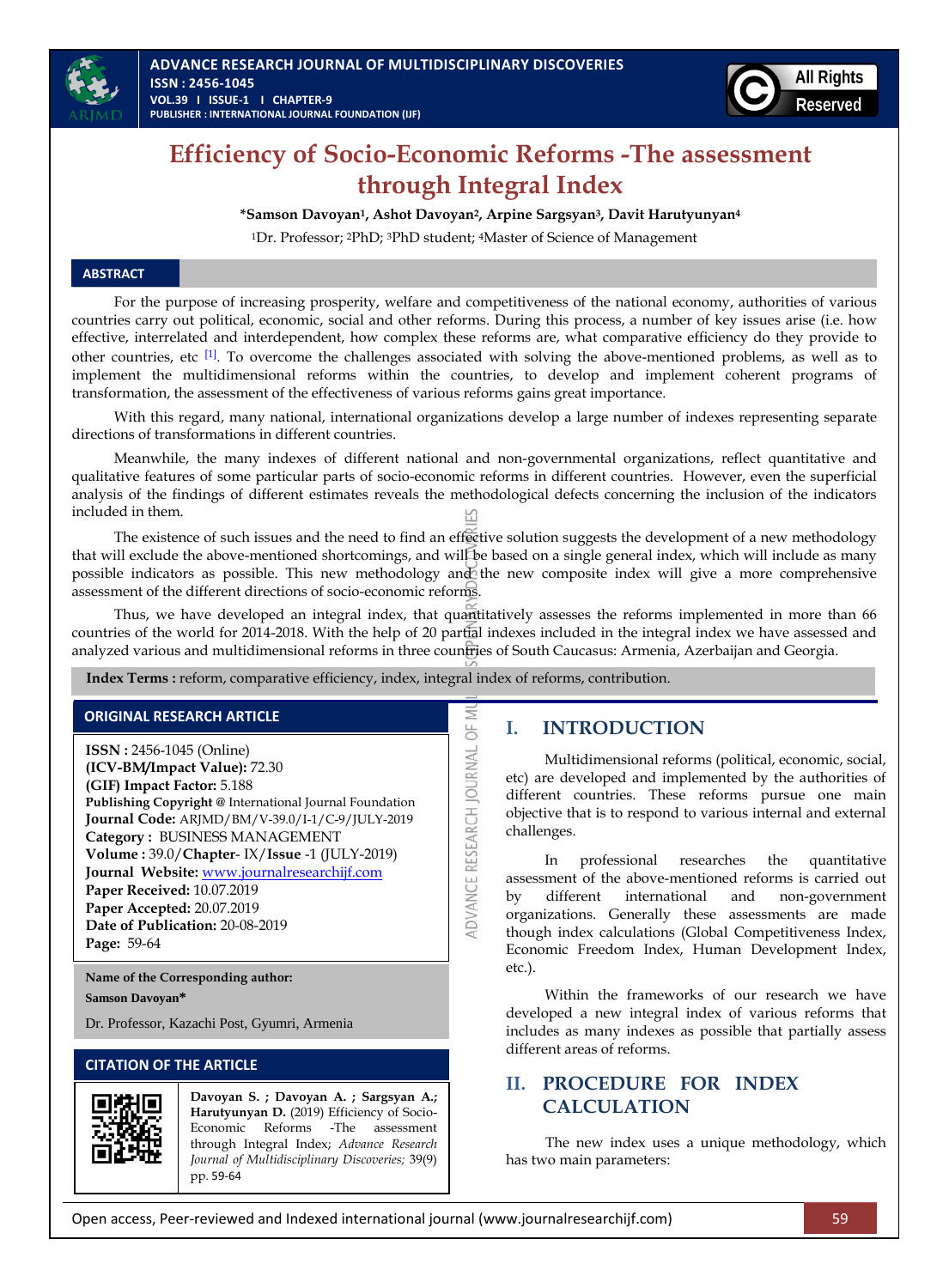#### ADVANCE RESEARCH JOURNAL OF MULTIDISCIPLINARY DISCOVERIES **ISSN : 2456-1045 (ONLINE)**

- 1. The change of the rank of the country by different indexes for two periods of time.
- 2. The change of the score of the country by different indexes for two periods of time,

After calculating ranks and scores for observed countries, we normalize the change of the score of the indexes included in the Integral Index in (0,1) interval for 2014- 2018.Several steps have developed our research.

- 1. We have collected data and created a database of 20 partial indexes for 66 countries observed.
- 2. We have observed the change of country results for the observed time-period,
- 3. We have constructed the integral index 66 countries for 2014-2018.
- 4. We have extended the scope of our research by comparing the Index's results for South Caucasus - Armenia, Azerbaijan and Georgia.
- 5. We have applied the results achieved in the second step to conclude in which directions these countries have policies, that are more effective compared to others and in which directions they have failed.

The most outstanding advantage of our research methodology is that it is useful for evaluating social, political or economic reforms in a certain country. The results of the index can be applied to assess reforms in any other country not included in our database.

One of the most distinguishing features of this new methodology is that it allows us to add more indicators to existing ones and make the research broader - depending on the purposes and given circumstances. The integral index is designed to become a useful device for achieving high levels of efficiency in the process of reforming social, economic, political systems in any country.

# **III. METHODOLOGY**

The research is carried out with help of the well-known method in statistics, called Principal Component Analysis (PCA). Principal Component Analysis (PCA) is a dimension-reduction tool that can be used to reduce a large set of variables to a small set that still contains most of the information in the large set  $[2]$ . Thus, the principal component estimation enables to distinguish multiple variables from a multidimensional database, that will explain the maximum variation.

This method has several advantages, as  $[3]$ ;

- It is a mathematical procedure that transforms a number of (possibly) correlated variables into a smaller number of uncorrelated variables called principal components.
- The first principal component accounts for as much of the variability in the data as possible, and each

succeeding component accounts for as much of the remaining variability as possible.

- PCA reduces attribute space from a larger number of variables to a smaller number of factors and as such is a "non-dependent" procedure (it does not assume a dependent variable is specified).
- Is a dimensionality reduction or data compression method.
- Is based on variables that have the highest correlations with the principal component.
- Etc.

53

**DISCOVERI** 

MULTIDISCIPLINARY

5F

RESEARCH JOURNAL

ADVANCE

The methodology is based on private analysis (eigen analysis). The first self-contained vector, which is identified with the greatest self-esteem, coincides with the direction of the first major component. The vector, which corresponds to the second largest value, determines the direction of the second major component.

The sum of the values is equal to the square matrix and the maximum number of the vectors is equal to the number of rows (columns) of that matrix.

The main idea of PCA is to reduce the number of variables of a data set, while preserving as much information as possible. This methodology seeks a linear combination of variables such that the maximum variance is extracted from the variables. It then removes this variance and seeks a second linear combination which explains the maximum proportion of the remaining variance, and so on.

This is called the principal axis method and results in orthogonal (uncorrelated) factors. PCA analyzes total (common and unique) variance [\[4\]](#page-5-3) .

Thus, according to this methodology, the main component is the maximum variation or maximum vector of the data set.

And in this context, let's look at the simplest example to understand the essence of the main components. Consider the dataset with the scattering presented in Chart 1.

To find the direction of maximum variation it is necessary to find the straight line, along with projecting the initial data, it will include the largest dispersion.



Open access, Peer-reviewed and Indexed international journal (www.journalresearchijf.com) 60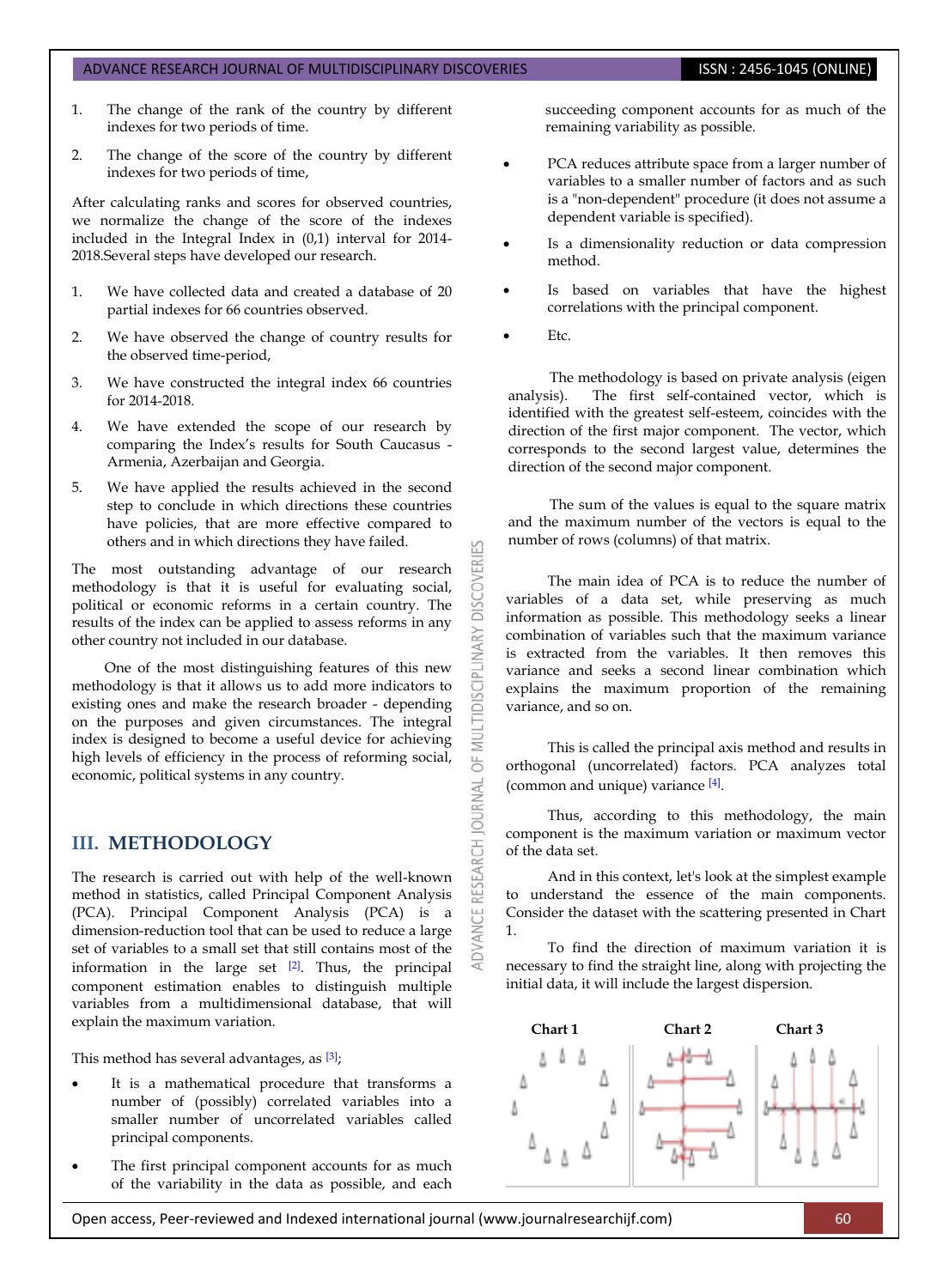In the case of data projecting on the vertical line (Chart 2), the diffusion is not large, and therefore variation is small. And most likely the vertical line cannot be considered as the main component in our observation.

In the case of data projection on the horizontal line (Chart 3), the diffusion of the data is very large and the variation is maximum.

In fact, there is no straight line, along which the variance of projected values in the data set will be larger than the projection of horizontally projected values. Consequently, the horizontal line (vector) will be the main component in our example.

Mathematically, the main components are determined by their own values and their own vectors. Moreover, their values and vectors exist in pairs. Each of its vector corresponds to its own value. The vector is the direction in which the vectors in the example are in the direction of the lines (vertical, horizontal), and their own value is the number of variations in the direction of its own vector corresponding to it.

Consequently, the vector that will have the highest value will be the first major component. The number of existing values (vectors) is equal to the size of the population.

The analysis generally is conducted by several steps<sup>1</sup>.

**Step 1: Standardization** - Aims to standardize the range of initial variables so that each one of them contributes equally to the analysis. If there are large differences between the ranges of initial variables, those variables with larger ranges will dominate over those with small ranges (For example, a variable that ranges between 0 and 100 will dominate over a variable that ranges between 0 and 1), which will lead to biased results. So, transforming the data to comparable scales can prevent this problem. Once the standardization is done, all the variables will be transformed to the same scale.

**Step 2: Covariance Matrix computation** - Aims to understand how the variables of the input data set are varying from the mean with respect to each other, or in other words, to see if there is any relationship between them. In order to identify these correlations, we compute the covariance matrix. The covariance matrix is a  $p \times p$ symmetric matrix (where p is the number of dimensions) that has as entries the covariances associated with all possible pairs of the initial variables. The sign of the covariance will show the correlation of the two variables.

**Step 3: Compute the eigenvectors and eigenvalues of the covariance matrix to identify the principal components.** Eigenvectors and eigenvalues are the linear algebra concepts that we need to compute from the covariance matrix in order to determine the *principal components* of the data. Principal components are new variables that are constructed as linear combinations or mixtures of the initial variables. The principal components are less interpretable and don't have any real meaning since they are constructed as linear combinations of the initial variables. Geometrically speaking, principal components represent the directions of the data that explain a **maximal amount of variance**, that is to say, the lines that capture most information of the data. As there are as many principal components as there are variables in the data, principal components are constructed in such a manner that the first principal component accounts for the **largest possible variance** in the data set. The second principal component is calculated in the same way, with the condition that it is uncorrelated with (i.e., perpendicular to) the first principal component and that it accounts for the next highest variance [\[5\].](#page-5-4) This continues until a total of p principal components have been calculated, equal to the original number of variables. Thus, eigenvectors of the Covariance matrix are actually *the directions of the axes where there is the most variance* (Principal Components). And eigenvalues are simply the coefficients attached to eigenvectors, which give the *amount of variance carried in each Principal Component*.

By ranking eigenvectors in order of their eigenvalues, highest to lowest, we get the principal components in order of significance.

**Step 4: Feature vector** - In this step, we choose whether to keep all these components or discard those of lesser significance (of low eigenvalues), and form with the remaining ones a matrix of vectors that we call Feature vector. The feature vector is a matrix that has as columns the eigenvectors of the components that we decide to keep.

**Step 5: Recast the data along the principal components axes** - In the last step, we use the feature vector formed (based on the eigenvectors of the covariance matrix), to reorient the data from the original axes to the ones represented by the principal components. This can be done by multiplying the transpose of the original data set by the transpose of the feature vector.

 $Final DataSet = FeatureVector<sup>T</sup> * Standardized Original DataSet<sup>T</sup>$ 

# **IV. DATA COVERAGE**

**DISCOVERI** 

**IDISCIPLI** 

5 **JRNAL** 5

ADVANCE

The integral index is based on 20 partial indexes, includes estimates for 66 countries for the period 2012-2018. It should be noted that the partial indexes included in the composite / integral index have been harmonized in accordance with the direction of change and adjusted so that they fluctuate in the 0 (min) -10 (maximum) range.

Open access, Peer-reviewed and Indexed international journal (www.journalresearchijf.com) 61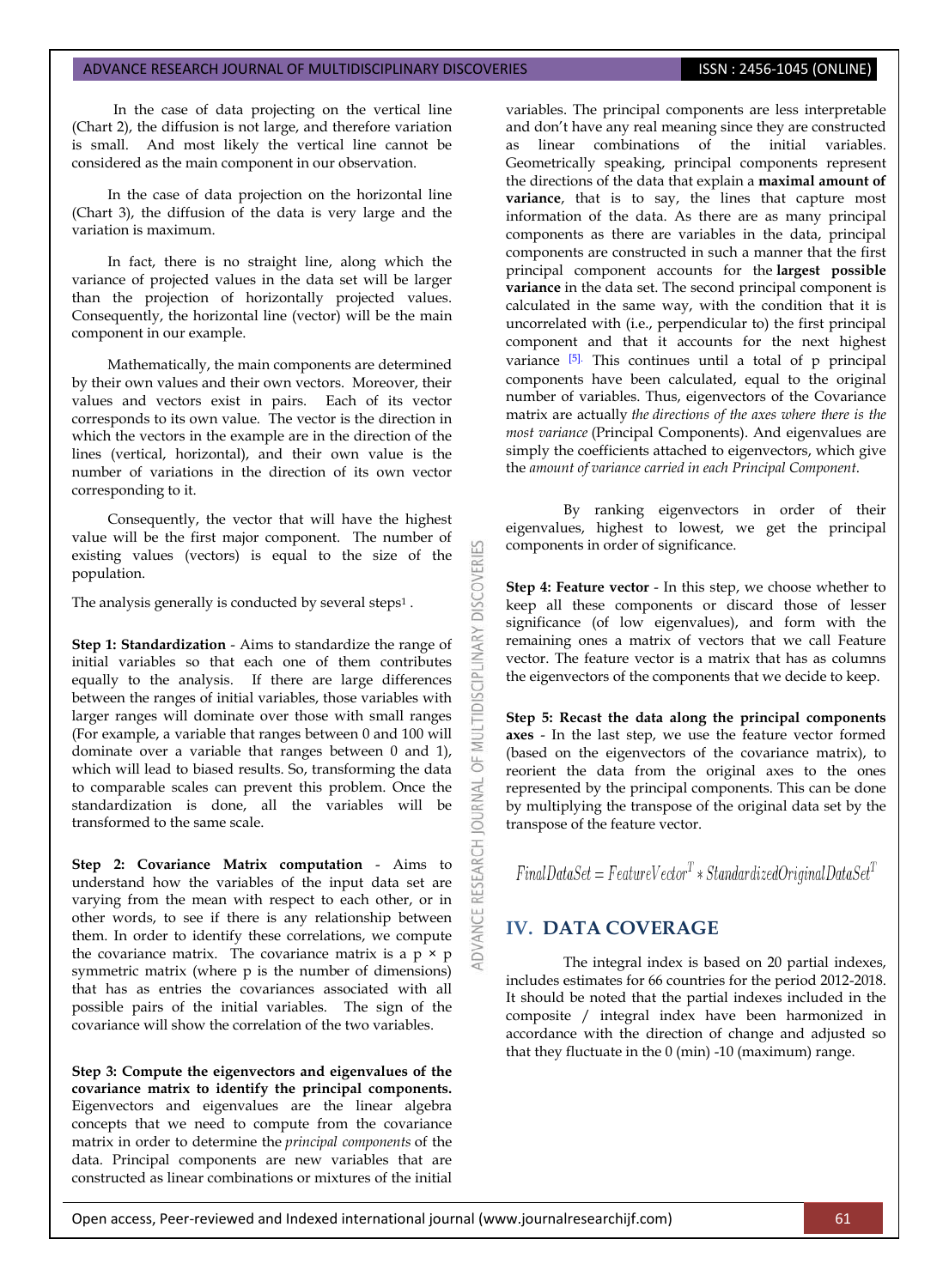#### **Table 1: The partial indexes used for analysis**

|                | Travel and Tourism                                                    | The index assesses the extent to which nations and regions are putting in place the factors and policies    |  |
|----------------|-----------------------------------------------------------------------|-------------------------------------------------------------------------------------------------------------|--|
| $\mathbf{1}$   |                                                                       | to make it attractive to develop the travel and tourism sector. The Index scores range from 1 to 6. The     |  |
|                | Competitiveness Index TTCI                                            | TTCI is based on three main sub-indexes (regulatory framework; business environment and                     |  |
|                |                                                                       | infrastructure; human, cultural and natural resources).                                                     |  |
| $\overline{2}$ |                                                                       | The index measures the observed countries' performance efficiency on high-priority environmental            |  |
|                | <b>Environmental Performance</b><br>Index EPI                         | issues in two brad policy areas: protection of human health from environmental harm and protection          |  |
|                |                                                                       | of ecosystems.                                                                                              |  |
|                |                                                                       | The Index benchmarks national gender gaps of evaluated countries on economic, political, education-         |  |
| 3              | Global Gender Gap Index GGGI                                          | and health-based criteria.                                                                                  |  |
|                | Corruption Perception Index CPI                                       | The Index measures the perceived levels of public-sector corruption based on different assessments          |  |
| 4              |                                                                       | and business opinion surveys.                                                                               |  |
| 5              | Index of Economic Freedom EF                                          | The index assesses the economic freedom of countries through 12 pillars. All pillars of the Index are       |  |
|                |                                                                       | scaled equally. The scores of individual pillars range from 0 to 100; countries that get 100 are the freest |  |
|                |                                                                       | economies of the world.                                                                                     |  |
|                |                                                                       | The Index includes 60 indicators grouped in five pillars: electoral process and pluralism, civil liberties, |  |
| 6              | Democracy Index DI                                                    | functioning of government, political participation, and political culture.                                  |  |
|                |                                                                       | The index assesses business activity in different countries on the basis of 11 areas of regulation          |  |
| 7              | Doing Business Index DB                                               | (starting a business, dealing with construction permits, getting credits, paying taxes, etc.). The Doing    |  |
|                |                                                                       | Business index is calculated by the World Bank and International Financial Corporation.                     |  |
|                |                                                                       | The index measures the relative position of nations' and regions' peacefulness. It includes 23 indicators   |  |
| 8              | Global Peace Index GPI                                                | that measure the existence of absence violence or fear of violence.                                         |  |
|                |                                                                       | The index contains 3 sub-indexes, which, in turn, are based on 12 pillars (infrastructure, institutions,    |  |
| $\mathbf Q$    | Global Competitiveness Index<br>GCI                                   | market size, health and primary education, higher education and training, etc.). The spectrum of the        |  |
|                |                                                                       | GCI includes 119 indicators.                                                                                |  |
|                |                                                                       |                                                                                                             |  |
|                | Anti money Laundering and<br>Terrorist Financing Index / Basel<br>AML | The Basel AML (anti-money laundering and counter terrorist financing) Index measures the risk of            |  |
| 10             |                                                                       | money laundering and terrorist financing of countries based on publicly available sources.                  |  |
|                |                                                                       |                                                                                                             |  |
|                | Legatum Prosperity Index LP                                           | Legatum Prosperity Index is an annual ranking based on a variety of factors including wealth,               |  |
| 11             |                                                                       | economic growth, education, health, personal well-being, and quality of life. The index is based on 8       |  |
|                |                                                                       | sub-indexes and 89 different indicators.                                                                    |  |
| 12             | Social Progress Index SPI                                             | The SPI measures the level of social development and wellbeing, it is based on 12 pillars (that include     |  |
|                |                                                                       | 52 indicators), grouped in 4 sub-indexes.                                                                   |  |
| 13             | Human Development Index HDI                                           | The Index measures a standard of living, the literacy rate, the life expectancy in order to compare and     |  |
|                |                                                                       | assess the human potential of different countries.                                                          |  |
|                | Global Innovation Index GII                                           | The index assesses innovation capabilities and results in evaluated economies. The GII consists of two      |  |
| 14             |                                                                       | sub-indexes: the Innovation Input Sub-Index and the Innovation Output Sub-Index, each built around          |  |
|                |                                                                       | pillars.                                                                                                    |  |
| 15             | Human Capital Index HCI                                               | The Index ranks 130 countries on how well they are developing their human capital. The Index's score        |  |
|                |                                                                       | is calculated on a scale from 0 (worst) to 100 (best).                                                      |  |
|                | Bertelsmann Transformation<br>Index BTI                               | The BTI analyzes and evaluates the quality of democracy, market economy and political management            |  |
| 16             |                                                                       | in number of developing and transition countries. It measures successes and setbacks on the path            |  |
|                |                                                                       | toward a democracy based on the rule of law and a socially responsible market economy.                      |  |
|                | 17 Logistics Performance Index LPI                                    | The LPI uses six key dimensions to benchmark countries' performance. The index's scorecards                 |  |
|                |                                                                       | demonstrate comparative performance - the dimensions show on a scale (lowest score to highest               |  |
|                |                                                                       | score) from 1 to 5 relevant to the possible comparison groups – of all countries, region and income         |  |
|                |                                                                       | groups.                                                                                                     |  |
| 18             | Fragile States Index FSI                                              | The index is a critical tool in highlighting not only the normal pressures that all states experience, but  |  |
|                |                                                                       | also in identifying when those pressures are pushing a state towards the brink of failure.                  |  |
| 19             | Global Talent Competitiveness<br>Index GTCI                           | The GTCI is an annual benchmarking report that measures the ability of countries to compete for             |  |
|                |                                                                       | talent. It aims to advance the current debate around entrepreneurial talent, providing practical tools      |  |
|                |                                                                       | and approaches to leverage the full potential of individuals and teams as an engine and a basis for         |  |
|                |                                                                       | innovation, growth, and ultimately competitiveness. The report covers 125 economies and 114 cities.         |  |
|                | Freedom of Press Index FOTP                                           | Assesses the degree of freedom available to journalists in 180 countries. and is determined by pooling      |  |
| 20             |                                                                       | the responses of experts to a questionnaire devised by RSF. The criteria evaluated in the questionnaire     |  |
|                |                                                                       | are pluralism, media independence, media environment and self-censorship, legislative framework,            |  |
|                |                                                                       | transparency, and the quality of the infrastructure that supports the production of news and                |  |
|                |                                                                       | information.                                                                                                |  |
|                |                                                                       |                                                                                                             |  |

Construction of a general assembly

Thus, after the data processing, the main components have been estimated based on the above described method. The Integral index was calculated as the weighted average of the main components through the formula below.

$$
GI_t = \sum_{t=1}^p w_i F_{it}
$$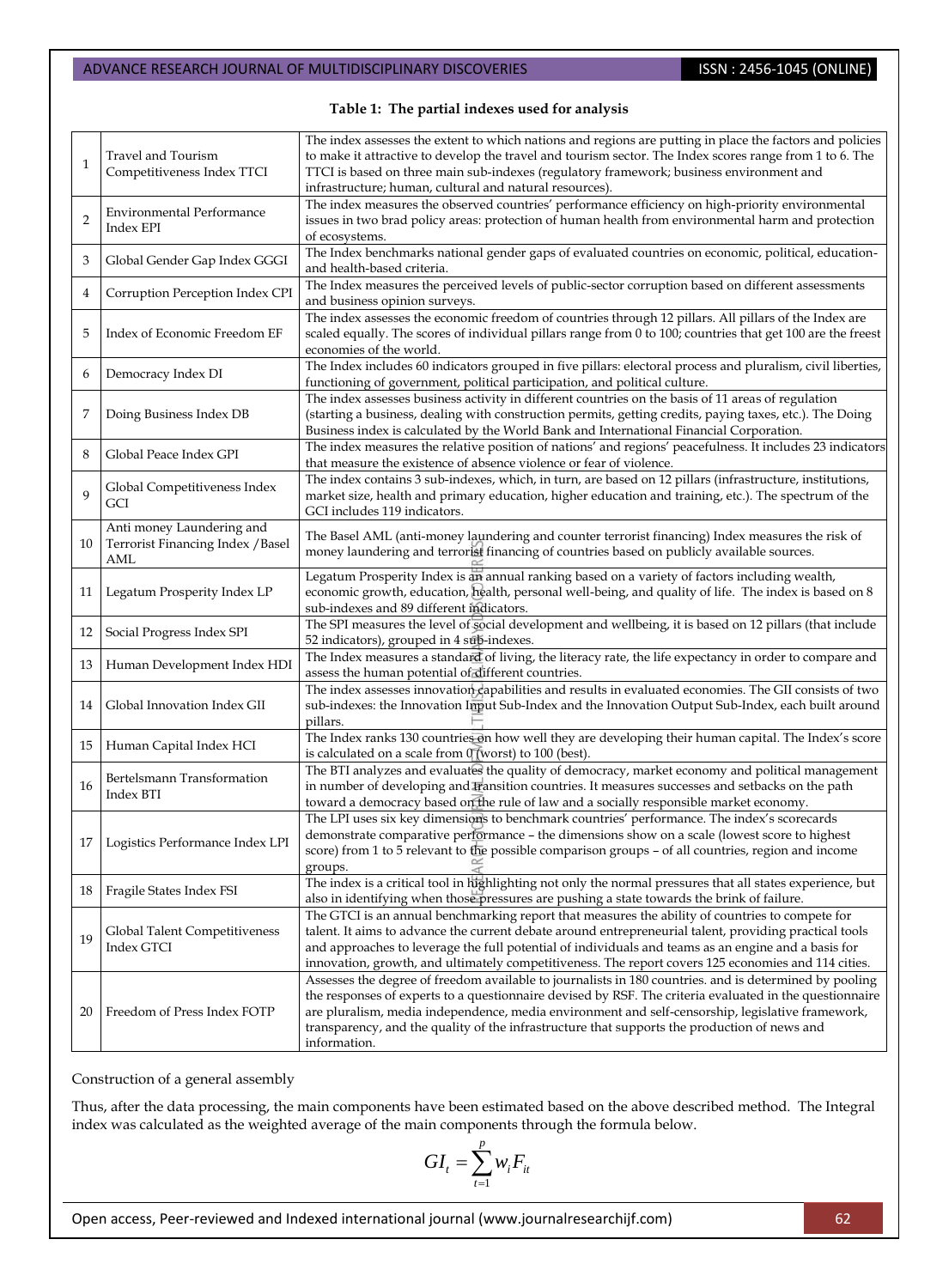#### ADVANCE RESEARCH JOURNAL OF MULTIDISCIPLINARY DISCOVERIES **ISSN : 2456-1045 (ONLINE)**

Where,

- $GI_t$  the Integral index;
- $F_{it}$  the principal component,
- $W_i$  the weight corresponding to each of the principal components.

For the analysis of principal components, it is important to determine the number of major components  $(F_t)$  that is based on the analysis of the analysis of root matrix.

Detailed information about all principal components and their values are presented below in the Table 2. The root matrix of the used indexes (20 columns) has its own root values greater than or equal to 0.4. Using their estimated roots, it is possible to calculate the proportion of each principal component of variation in the general variation of the used indexes. As our study incorporates 20 variables, the variations of the standardized variables are equal to 1, so the total variation will be equal to 20. The variation of the first principal component is equal to the largest root of the correlation matrix, i.e. 13.7, so the share (weight) of the first component will be  $68.5\%$  (13.7 / 20  $*$  100) in the variation of the index, the proportion of the second component variation will be relatively small calculated by analogy and so on. The third column of the table shows the share of cumulative variation of principal components in the general variation of the used indexes.

#### **Table 2: The principal Components and their weights in the Integral Index:**

|            | estimated<br>roots | The % share (weight) in the<br>total variation of the index cumulative variation | The % share of |
|------------|--------------------|----------------------------------------------------------------------------------|----------------|
| PC1        | 13.7               | 68.5%                                                                            | 68.5%          |
| PC '7      | 19                 | 6.1%                                                                             | 74.6%          |
|            | 0.97               | 48%                                                                              | 79.4%          |
| PC4        | 0.82               | 4.1%                                                                             | 83.5%          |
| <b>PC5</b> | 0.59               | $3.0\%$                                                                          | 86.4%          |
| PC6        | በ 49               | 2.5%                                                                             | 88.9%          |
|            |                    | 2.2%                                                                             | 91.1%          |

The construction of the platform is carried out in accordance with Resolution 1, where we used the first five components assessed by the method of the principal components. The weight of each principal component has been used as the weight of the five major variations of variants.

To check the accuracy of the used indicators for the factor analysis we have applied the Kaiser-Meyer-Olkin (KMO) test, which, indicates a high degree of compliance with the indicators used in the factor analysis. Specifically, the result of the KMO test, from the range 0-1, was quite high for our analysis, 0.94.

# **V. RESULTS FOR SOUTH CAUCASUS**

As the interpretation of the Index we have made Let's sum up the dynamics of the ratings of the three South Caucasian countries, Armenia, Georgia and Azerbaijan, estimated on basis of the 20 partial indexes for the period of 2014-2018.

**Figure 1. The results of the Integral Index of Reforms, Armenia, Georgia, and Azerbaijan in**



According to the data indicated in the figure 1, Georgia is the leader among the three South Caucasus countries in terms of World Peace, Human Development, Tourism and Tourism Competitiveness, Social Progress, Global Innovation, Democracy, Transformation, Press Freedom, Corruption Perception, Doing Business and Prosperity Indexes.

Azerbaijan is the leader according to the environmental efficiency, competitiveness of talents, Global Competitiveness, Money Laundering and Terrorist Financing Indexes. Azerbaijan has negative shifts according to the indexes of Tourism and Tourism Competitiveness, Freedom of the Press and Democracy.

According to the figure data, for the observed period, the change in the overall rating, Armenia has positive indicators according to Environmental Performance, Doing Business, Money Laundering and Terrorism Financing Indexes, and the greatest negative impact have indexes of Human Capital, Travel and Tourism Competitiveness and Logistics Efficiency.

## **VI. CONCLUSIONS**

53

**DISCOVERI** 

ADVANCE RESEARCH JOURNAL OF MULTIDISCIPLINARY

To sum up, based on the scientific and empiric results of our research, we can make the following conclusions:

- The Integral Index of Reforms is a unique and comprehensive methodology, that can become a guidance for many authorities to reveal which directions of reforms were implemented more effectively and also the areas of reforms with less efficiency for to strengten all advantages and eliminate disadvantages.
- The indicators included in the research are useful for thorough analysis in any area concerning particular country's political, economic, social development.